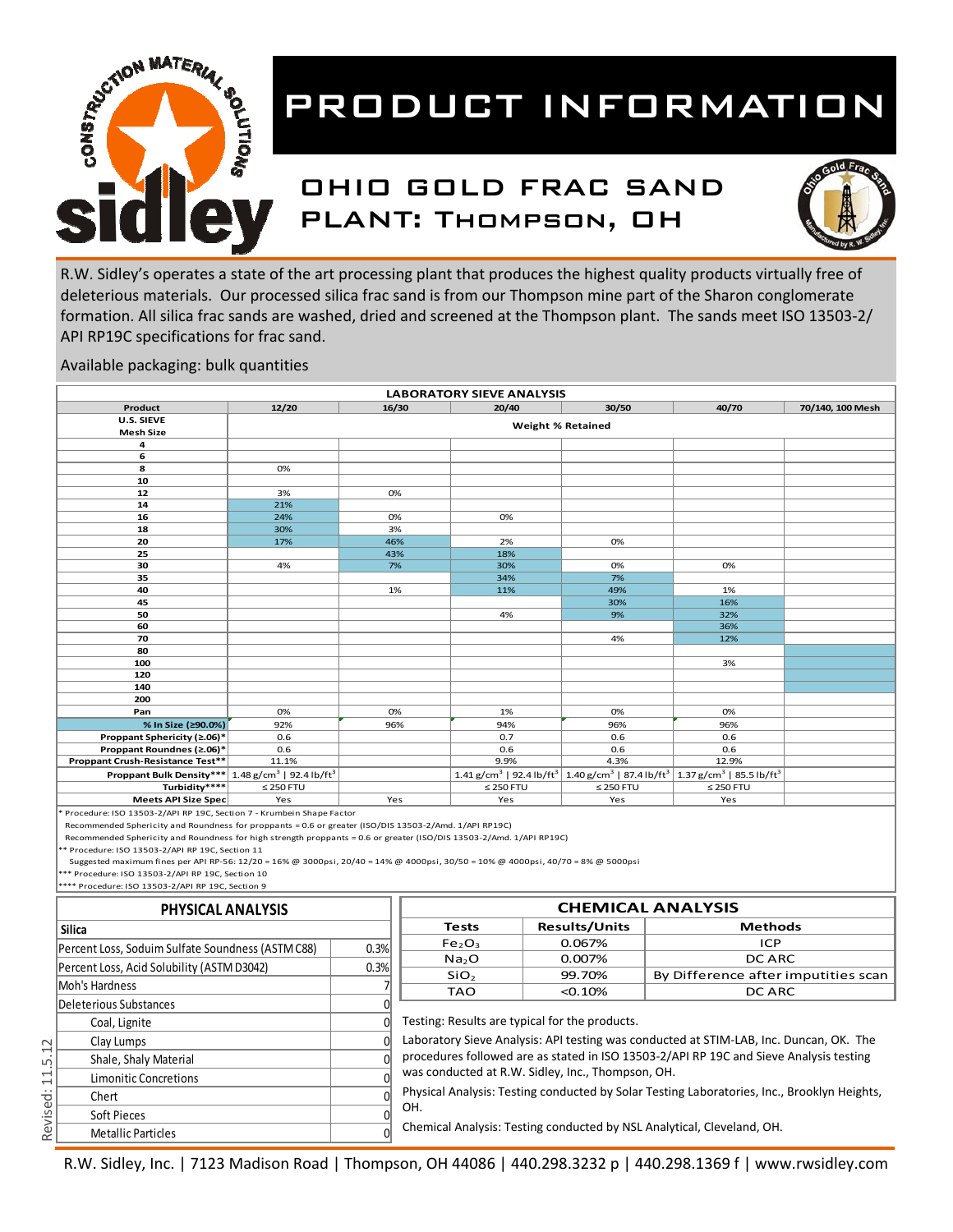

### OHIO GOLD FRAC SAND Product: 12/20 Plant: Thompson, OH



Chemical Analysis: Testing conducted by NSL Analytical,

Cleveland, OH.

R.W. Sidley's operates a state of the art processing plant that produces the highest quality products virtually free of deleterious materials. Our processed silica frac sand is from our Thompson mine part of the Sharon conglomerate formation. All silica frac sands are washed, dried and screened at the Thompson plant. The sands meet ISO 13503-2/ API RP19C specifications for frac sand.

Available packaging: bulk quantities

|                                                                                                                      |                                                         |                                                    | <b>LABORATORY SIEVE ANALYSIS</b>                  |                     |                                                                                                                         |                                                |                                               |                 |  |
|----------------------------------------------------------------------------------------------------------------------|---------------------------------------------------------|----------------------------------------------------|---------------------------------------------------|---------------------|-------------------------------------------------------------------------------------------------------------------------|------------------------------------------------|-----------------------------------------------|-----------------|--|
|                                                                                                                      | <b>Product</b>                                          |                                                    |                                                   | 12/20               |                                                                                                                         |                                                |                                               |                 |  |
| <b>API Control Screens</b>                                                                                           | <b>U.S. SIEVE</b>                                       |                                                    | <b>Cumulative %</b>                               | <b>Cumulative %</b> |                                                                                                                         |                                                |                                               | Actual          |  |
|                                                                                                                      | <b>Mesh Size</b>                                        | % Retained                                         | <b>Retained</b>                                   | Passing             |                                                                                                                         | <b>API Spec</b>                                |                                               | In/Out of Range |  |
| <b>First Sieve</b>                                                                                                   | 8                                                       | 0%                                                 | 0%                                                | 100%                |                                                                                                                         | $\leq .1\%$                                    |                                               | 0%              |  |
| <b>First Primary</b>                                                                                                 | 12                                                      | 3%                                                 | 3%                                                | 97%                 |                                                                                                                         |                                                |                                               |                 |  |
|                                                                                                                      | 14                                                      | 21%                                                | 24%                                               | 76%                 |                                                                                                                         |                                                |                                               |                 |  |
|                                                                                                                      |                                                         |                                                    |                                                   |                     |                                                                                                                         |                                                | 92%                                           |                 |  |
|                                                                                                                      | 16                                                      | 24%                                                | 49%                                               | 51%                 | $\geq 90\%$                                                                                                             | $\leq 10\%$                                    |                                               | 8%              |  |
|                                                                                                                      | 18                                                      | 30%                                                | 79%                                               | 22%                 |                                                                                                                         |                                                |                                               |                 |  |
| <b>Second Primary</b>                                                                                                | 20                                                      | 17%                                                | 95%                                               | 5%                  |                                                                                                                         |                                                |                                               |                 |  |
| <b>Last Sieve</b>                                                                                                    | 30                                                      | 4%                                                 | 100%                                              | 0%                  |                                                                                                                         |                                                |                                               |                 |  |
|                                                                                                                      | Pan                                                     | 0%                                                 | 100%                                              | 0%                  |                                                                                                                         | $\leq 1.0\%$                                   |                                               | 0%              |  |
|                                                                                                                      | % In Size (≥90.0%) 92%                                  |                                                    |                                                   |                     |                                                                                                                         |                                                |                                               |                 |  |
|                                                                                                                      | % Out of Range (≤ 10%) 8%                               |                                                    |                                                   |                     |                                                                                                                         |                                                |                                               |                 |  |
| Proppant Sphericity ( $\geq 0.06$ )* 0.6                                                                             |                                                         |                                                    |                                                   |                     |                                                                                                                         |                                                |                                               |                 |  |
| Proppant Roundnes (≥.06)*<br> 0.6                                                                                    |                                                         |                                                    |                                                   |                     |                                                                                                                         |                                                |                                               |                 |  |
| Proppant Crush-Resistance Test**<br>11.1%, Suggested maximum fines per API RP-56: 12/20 = 16% @ 3000psi.             |                                                         |                                                    |                                                   |                     |                                                                                                                         |                                                |                                               |                 |  |
|                                                                                                                      | <b>Proppant Bulk Density***</b>                         | $1.48$ g/cm <sup>3</sup>   92.4 lb/ft <sup>3</sup> |                                                   |                     |                                                                                                                         |                                                |                                               |                 |  |
|                                                                                                                      |                                                         |                                                    |                                                   |                     |                                                                                                                         |                                                |                                               |                 |  |
|                                                                                                                      | Turbidity**** $ \leq 250$ FTU                           |                                                    |                                                   |                     |                                                                                                                         |                                                |                                               |                 |  |
|                                                                                                                      | Meets API Size Spec Yes                                 |                                                    |                                                   |                     |                                                                                                                         |                                                |                                               |                 |  |
| * Procedure: ISO 13503-2/API RP 19C, Section 7 - Krumbein Shape Factor                                               |                                                         |                                                    |                                                   |                     |                                                                                                                         |                                                |                                               |                 |  |
| Recommended Sphericity and Roundness for proppants = 0.6 or greater (ISO/DIS 13503-2/Amd. 1/API RP19C)               |                                                         |                                                    |                                                   |                     |                                                                                                                         |                                                |                                               |                 |  |
| Recommended Sphericity and Roundness for high strength proppants = 0.6 or greater (ISO/DIS 13503-2/Amd. 1/API RP19C) |                                                         |                                                    |                                                   |                     |                                                                                                                         |                                                |                                               |                 |  |
| ** Procedure: ISO 13503-2/API RP 19C, Section 11                                                                     |                                                         |                                                    |                                                   |                     |                                                                                                                         |                                                |                                               |                 |  |
| Suggested maximum fines per API RP-56: $12/20 = 16\%$ @ 3000psi                                                      |                                                         |                                                    |                                                   |                     |                                                                                                                         |                                                |                                               |                 |  |
| *** Procedure: ISO 13503-2/API RP 19C, Section 10                                                                    |                                                         |                                                    |                                                   |                     |                                                                                                                         |                                                |                                               |                 |  |
|                                                                                                                      | Procedure: ISO 13503-2/API RP 19C, Section 9            |                                                    |                                                   |                     |                                                                                                                         |                                                |                                               |                 |  |
|                                                                                                                      |                                                         |                                                    |                                                   |                     |                                                                                                                         | <b>CHEMICAL ANALYSIS</b>                       |                                               |                 |  |
|                                                                                                                      |                                                         |                                                    | PHYSICAL ANALYSIS                                 |                     | <b>Tests</b>                                                                                                            | Results/Units                                  | <b>Methods</b>                                |                 |  |
|                                                                                                                      |                                                         | <b>Silica</b>                                      |                                                   |                     | Fe <sub>2</sub> O <sub>3</sub>                                                                                          | 0.067%                                         | ICP                                           |                 |  |
|                                                                                                                      |                                                         |                                                    | Percent Loss, Soduim Sulfate Soundness (ASTM C88) | 0.3%                | Na <sub>2</sub> O<br>SiO <sub>2</sub>                                                                                   | 0.007%<br>99.70%                               | DC ARC<br>By Difference after imputities scan |                 |  |
|                                                                                                                      |                                                         | Percent Loss, Acid Solubility (ASTM D3042)         |                                                   | 0.3%                | <b>TAO</b>                                                                                                              | < 0.10%                                        | DC ARC                                        |                 |  |
|                                                                                                                      |                                                         | Moh's Hardness                                     |                                                   |                     |                                                                                                                         |                                                |                                               |                 |  |
|                                                                                                                      |                                                         |                                                    | $\Omega$<br>Deleterious Substances                |                     |                                                                                                                         | Testing: Results are typical for the products. |                                               |                 |  |
|                                                                                                                      |                                                         | Coal, Lignite                                      |                                                   |                     | Laboratory Sieve Analysis: API testing was conducted at STIM-                                                           |                                                |                                               |                 |  |
|                                                                                                                      |                                                         | Clay Lumps                                         |                                                   | $\Omega$            | LAB, Inc. Duncan, OK. The procedures followed are as stated<br>in ISO 13503-2/API RP 19C and Sieve Analysis testing was |                                                |                                               |                 |  |
|                                                                                                                      |                                                         | Shale, Shaly Material                              |                                                   |                     | conducted at R.W. Sidley, Inc., Thompson, OH.                                                                           |                                                |                                               |                 |  |
|                                                                                                                      |                                                         | <b>Limonitic Concretions</b>                       |                                                   |                     | Physical Analysis: Testing conducted by Solar Testing                                                                   |                                                |                                               |                 |  |
|                                                                                                                      | Chert<br>0<br>Laboratories, Inc., Brooklyn Heights, OH. |                                                    |                                                   |                     |                                                                                                                         |                                                |                                               |                 |  |

R.W. Sidley, Inc. | 7123 Madison Road | Thompson, OH 44086 | 440.298.3232 p | 440.298.1369 f | www.rwsidley.com

Chert 0 Soft Pieces and the contract of the contract of the contract of the contract of the contract of the contract of the contract of the contract of the contract of the contract of the contract of the contract of the contract o Metallic Particles 0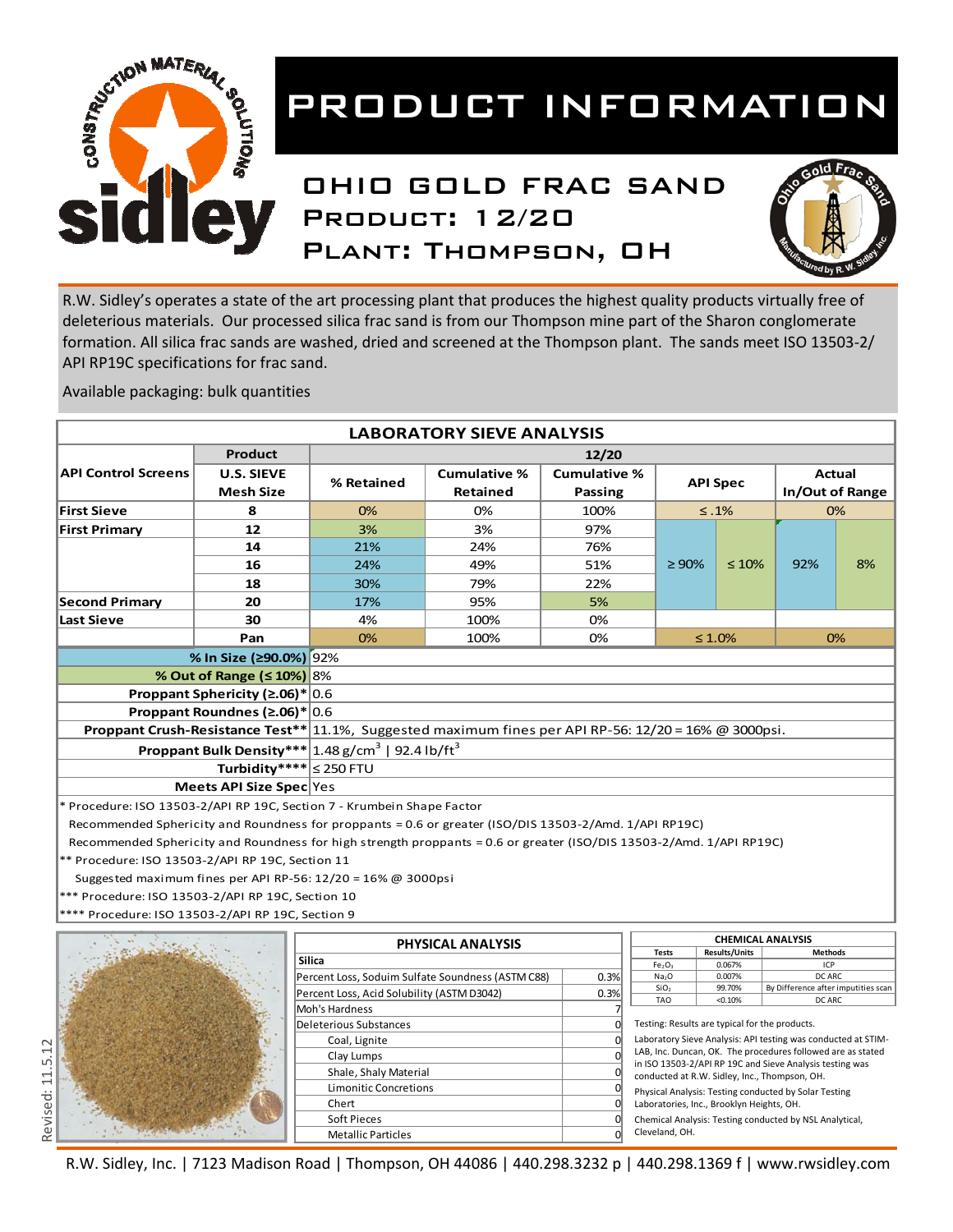

### OHIO GOLD FRAC SAND Product: 16/30 Plant: Thompson, OH



R.W. Sidley's operates a state of the art processing plant that produces the highest quality products virtually free of deleterious materials. Our processed silica frac sand is from our Thompson mine part of the Sharon conglomerate formation. All silica frac sands are washed, dried and screened at the Thompson plant. The sands meet ISO 13503-2/ API RP19C specifications for frac sand.

Available packaging: bulk quantities

|                                                                                                                      |                                       |                                            | <b>LABORATORY SIEVE ANALYSIS</b>                                                                                                 |                                |                                                     |                      |                                     |    |  |  |
|----------------------------------------------------------------------------------------------------------------------|---------------------------------------|--------------------------------------------|----------------------------------------------------------------------------------------------------------------------------------|--------------------------------|-----------------------------------------------------|----------------------|-------------------------------------|----|--|--|
|                                                                                                                      | <b>Product</b>                        |                                            |                                                                                                                                  | 16/30                          |                                                     |                      |                                     |    |  |  |
| <b>API Control Screens</b>                                                                                           | <b>U.S. SIEVE</b><br><b>Mesh Size</b> | % Retained                                 | <b>Cumulative %</b><br><b>Retained</b>                                                                                           | <b>Cumulative %</b><br>Passing |                                                     | <b>API Spec</b>      | Actual<br>In/Out of Range           |    |  |  |
| <b>First Sieve</b>                                                                                                   | 12                                    | 0%                                         | 0%                                                                                                                               | 100%                           |                                                     | $\leq .1\%$          |                                     | 0% |  |  |
| <b>First Primary</b>                                                                                                 | 16                                    | 0%                                         | 0%                                                                                                                               | 100%                           |                                                     |                      |                                     |    |  |  |
|                                                                                                                      | 18                                    | 3%                                         | 4%                                                                                                                               | 96%                            |                                                     |                      |                                     |    |  |  |
|                                                                                                                      | 20                                    | 46%                                        | 46%                                                                                                                              | 54%                            | $\geq 90\%$                                         | $\leq 10\%$          | 96%                                 | 4% |  |  |
|                                                                                                                      | 25                                    | 43%                                        | 89%                                                                                                                              | 11%                            |                                                     |                      |                                     |    |  |  |
| <b>Second Primary</b>                                                                                                | 30                                    | 7%                                         | 96%                                                                                                                              | 4%                             |                                                     |                      |                                     |    |  |  |
| <b>Last Sieve</b>                                                                                                    | 40                                    | 1%                                         | 97%                                                                                                                              | 3%                             |                                                     |                      |                                     |    |  |  |
|                                                                                                                      | Pan                                   | 0%                                         | 97%                                                                                                                              | 3%                             |                                                     | $\leq 1.0\%$         |                                     | 0% |  |  |
|                                                                                                                      | % In Size (≥90.0%) 96%                |                                            |                                                                                                                                  |                                |                                                     |                      |                                     |    |  |  |
|                                                                                                                      | % Out of Range (≤ 10%) 4%             |                                            |                                                                                                                                  |                                |                                                     |                      |                                     |    |  |  |
| Proppant Sphericity (≥.06)*                                                                                          |                                       |                                            |                                                                                                                                  |                                |                                                     |                      |                                     |    |  |  |
|                                                                                                                      | Proppant Roundnes (≥.06)*             |                                            |                                                                                                                                  |                                |                                                     |                      |                                     |    |  |  |
|                                                                                                                      | Proppant Crush-Resistance Test**      |                                            |                                                                                                                                  |                                |                                                     |                      |                                     |    |  |  |
|                                                                                                                      | <b>Proppant Bulk Density***</b>       |                                            |                                                                                                                                  |                                |                                                     |                      |                                     |    |  |  |
|                                                                                                                      | Turbidity****                         |                                            |                                                                                                                                  |                                |                                                     |                      |                                     |    |  |  |
|                                                                                                                      | Meets API Size Spec Yes               |                                            |                                                                                                                                  |                                |                                                     |                      |                                     |    |  |  |
| * Procedure: ISO 13503-2/API RP 19C, Section 7 - Krumbein Shape Factor                                               |                                       |                                            |                                                                                                                                  |                                |                                                     |                      |                                     |    |  |  |
| Recommended Sphericity and Roundness for proppants = 0.6 or greater (ISO/DIS 13503-2/Amd. 1/API RP19C)               |                                       |                                            |                                                                                                                                  |                                |                                                     |                      |                                     |    |  |  |
| Recommended Sphericity and Roundness for high strength proppants = 0.6 or greater (ISO/DIS 13503-2/Amd. 1/API RP19C) |                                       |                                            |                                                                                                                                  |                                |                                                     |                      |                                     |    |  |  |
|                                                                                                                      |                                       |                                            |                                                                                                                                  |                                |                                                     |                      |                                     |    |  |  |
| ** Procedure: ISO 13503-2/API RP 19C, Section 11                                                                     |                                       |                                            |                                                                                                                                  |                                |                                                     |                      |                                     |    |  |  |
|                                                                                                                      |                                       |                                            | Suggested maximum fines per API RP-56: 12/20 = 16% @ 3000psi, 20/40 = 14% @ 4000psi, 30/50 = 10% @ 4000psi, 40/70 = 8% @ 5000psi |                                |                                                     |                      |                                     |    |  |  |
| *** Procedure: ISO 13503-2/API RP 19C, Section 10                                                                    |                                       |                                            |                                                                                                                                  |                                |                                                     |                      |                                     |    |  |  |
| **** Procedure: ISO 13503-2/API RP 19C, Section 9                                                                    |                                       |                                            |                                                                                                                                  |                                |                                                     |                      |                                     |    |  |  |
|                                                                                                                      |                                       |                                            | PHYSICAL ANALYSIS                                                                                                                |                                | <b>CHEMICAL ANALYSIS</b>                            |                      |                                     |    |  |  |
|                                                                                                                      |                                       | <b>Silica</b>                              |                                                                                                                                  |                                | <b>Tests</b>                                        | <b>Results/Units</b> | <b>Methods</b>                      |    |  |  |
|                                                                                                                      |                                       |                                            | Percent Loss, Soduim Sulfate Soundness (ASTM C88)                                                                                | 0.3%                           | Fe <sub>2</sub> O <sub>3</sub><br>Na <sub>2</sub> O | 0.067%<br>0.007%     | ICP<br>DC ARC                       |    |  |  |
|                                                                                                                      |                                       | Percent Loss, Acid Solubility (ASTM D3042) |                                                                                                                                  | 0.3%                           | SiO <sub>2</sub>                                    | 99.70%               | By Difference after imputities scan |    |  |  |
|                                                                                                                      |                                       | Moh's Hardness                             |                                                                                                                                  |                                | <b>TAO</b>                                          | < 0.10%              | DC ARC                              |    |  |  |

Revised: 11.5.12 Revised: 11.5.12

R.W. Sidley, Inc. | 7123 Madison Road | Thompson, OH 44086 | 440.298.3232 p | 440.298.1369 f | www.rwsidley.com

Deleterious Substances 0 Coal, Lignite 0 Clay Lumps 0 Shale, Shaly Material 0 Limonitic Concretions 0 Chert 0 Soft Pieces and the contract of the contract of the contract of the contract of the contract of the contract of the contract of the contract of the contract of the contract of the contract of the contract of the contract o Metallic Particles 0

Testing: Results are typical for the products.

Cleveland, OH.

Laboratory Sieve Analysis: API testing was conducted at STIM‐ LAB, Inc. Duncan, OK. The procedures followed are as stated in ISO 13503‐2/API RP 19C and Sieve Analysis testing was conducted at R.W. Sidley, Inc., Thompson, OH. Physical Analysis: Testing conducted by Solar Testing Laboratories, Inc., Brooklyn Heights, OH.

Chemical Analysis: Testing conducted by NSL Analytical,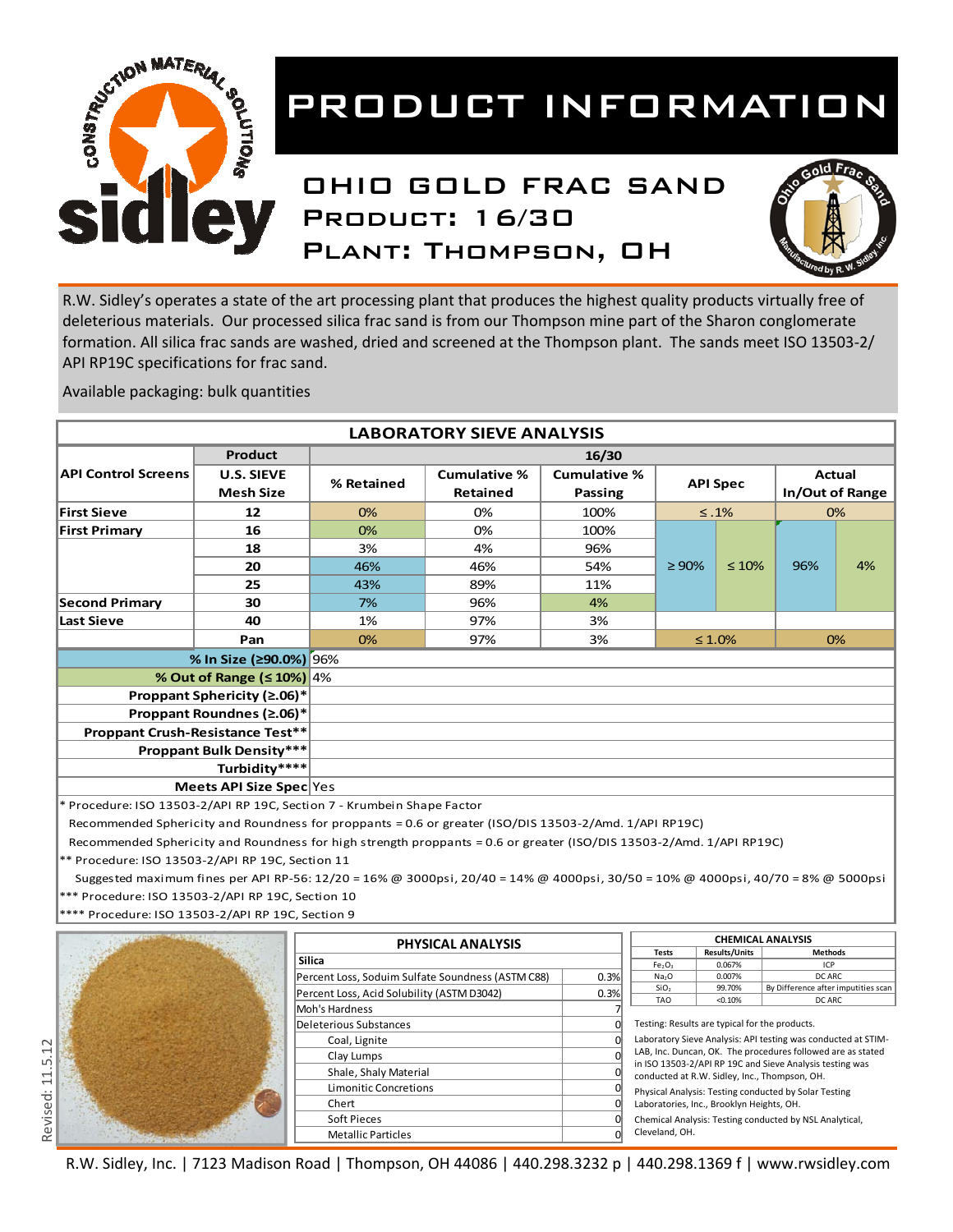

### OHIO GOLD FRAC SAND PRODUCT: 20/40 Plant: Thompson, OH



R.W. Sidley's operates a state of the art processing plant that produces the highest quality products virtually free of deleterious materials. Our processed silica frac sand is from our Thompson mine part of the Sharon conglomerate formation. All silica frac sands are washed, dried and screened at the Thompson plant. The sands meet ISO 13503-2/ API RP19C specifications for frac sand.

Available packaging: bulk quantities

|                                                                                                                      | <b>LABORATORY SIEVE ANALYSIS</b>      |                                                                 |                                        |                                |                                                                                                                         |                                |                                     |        |  |
|----------------------------------------------------------------------------------------------------------------------|---------------------------------------|-----------------------------------------------------------------|----------------------------------------|--------------------------------|-------------------------------------------------------------------------------------------------------------------------|--------------------------------|-------------------------------------|--------|--|
|                                                                                                                      | <b>Product</b>                        |                                                                 |                                        | 20/40                          |                                                                                                                         |                                |                                     |        |  |
| <b>API Control Screens</b>                                                                                           | <b>U.S. SIEVE</b><br><b>Mesh Size</b> | % Retained                                                      | <b>Cumulative %</b><br><b>Retained</b> | <b>Cumulative %</b><br>Passing |                                                                                                                         | <b>API Spec</b>                | In/Out of Range                     | Actual |  |
| <b>First Sieve</b>                                                                                                   | 16                                    | 0%                                                              | 0%                                     | 100%                           |                                                                                                                         | $\leq .1\%$                    |                                     | 0%     |  |
| <b>First Primary</b>                                                                                                 | 20                                    | 2%                                                              | 2%                                     | 98%                            |                                                                                                                         |                                |                                     |        |  |
|                                                                                                                      | 25                                    | 18%                                                             | 20%                                    | 80%                            |                                                                                                                         |                                |                                     |        |  |
|                                                                                                                      | 30                                    | 30%                                                             | 50%                                    | 50%                            | $\geq 90\%$                                                                                                             | $\leq 10\%$                    | 94%                                 | 6%     |  |
|                                                                                                                      | 35                                    | 34%                                                             | 84%                                    | 16%                            |                                                                                                                         |                                |                                     |        |  |
| <b>Second Primary</b>                                                                                                | 40                                    | 11%                                                             | 96%                                    | 4%                             |                                                                                                                         |                                |                                     |        |  |
| <b>Last Sieve</b>                                                                                                    | 50                                    | 4%                                                              | 99%                                    | 1%                             |                                                                                                                         |                                |                                     |        |  |
|                                                                                                                      | Pan                                   | 1%                                                              | 100%                                   | 0%                             |                                                                                                                         | $\leq 1.0\%$                   |                                     | 1%     |  |
|                                                                                                                      | % In Size (≥90.0%) 94%                |                                                                 |                                        |                                |                                                                                                                         |                                |                                     |        |  |
|                                                                                                                      |                                       |                                                                 |                                        |                                |                                                                                                                         |                                |                                     |        |  |
|                                                                                                                      | <b>% Out of Range (≤ 10%)</b> 6%      |                                                                 |                                        |                                |                                                                                                                         |                                |                                     |        |  |
| Proppant Sphericity ( $\geq 0.06$ )* 0.7                                                                             |                                       |                                                                 |                                        |                                |                                                                                                                         |                                |                                     |        |  |
| Proppant Roundnes ( $\geq 0.06$ )* 0.6                                                                               |                                       |                                                                 |                                        |                                |                                                                                                                         |                                |                                     |        |  |
| Proppant Crush-Resistance Test** 9.9%, Suggested maximum fines per API RP-56: 20/40 = 14% @ 4000psi.                 |                                       |                                                                 |                                        |                                |                                                                                                                         |                                |                                     |        |  |
|                                                                                                                      | <b>Proppant Bulk Density***</b>       | $1.41$ g/cm <sup>3</sup>   92.4 lb/ft <sup>3</sup>              |                                        |                                |                                                                                                                         |                                |                                     |        |  |
|                                                                                                                      | Turbidity**** $ \leq 250$ FTU         |                                                                 |                                        |                                |                                                                                                                         |                                |                                     |        |  |
|                                                                                                                      | Meets API Size Spec Yes               |                                                                 |                                        |                                |                                                                                                                         |                                |                                     |        |  |
| * Procedure: ISO 13503-2/API RP 19C, Section 7 - Krumbein Shape Factor                                               |                                       |                                                                 |                                        |                                |                                                                                                                         |                                |                                     |        |  |
| Recommended Sphericity and Roundness for proppants = 0.6 or greater (ISO/DIS 13503-2/Amd. 1/API RP19C)               |                                       |                                                                 |                                        |                                |                                                                                                                         |                                |                                     |        |  |
| Recommended Sphericity and Roundness for high strength proppants = 0.6 or greater (ISO/DIS 13503-2/Amd. 1/API RP19C) |                                       |                                                                 |                                        |                                |                                                                                                                         |                                |                                     |        |  |
| ** Procedure: ISO 13503-2/API RP 19C, Section 11                                                                     |                                       |                                                                 |                                        |                                |                                                                                                                         |                                |                                     |        |  |
|                                                                                                                      |                                       | Suggested maximum fines per API RP-56: $20/40 = 14\%$ @ 4000psi |                                        |                                |                                                                                                                         |                                |                                     |        |  |
| *** Procedure: ISO 13503-2/API RP 19C, Section 10                                                                    |                                       |                                                                 |                                        |                                |                                                                                                                         |                                |                                     |        |  |
| **** Procedure: ISO 13503-2/API RP 19C, Section 9                                                                    |                                       |                                                                 |                                        |                                |                                                                                                                         |                                |                                     |        |  |
|                                                                                                                      |                                       |                                                                 |                                        |                                |                                                                                                                         |                                |                                     |        |  |
|                                                                                                                      |                                       |                                                                 | <b>PHYSICAL ANALYSIS</b>               |                                | <b>CHEMICAL ANALYSIS</b>                                                                                                |                                |                                     |        |  |
|                                                                                                                      |                                       | <b>Silica</b>                                                   |                                        |                                | <b>Tests</b><br>Fe <sub>2</sub> O <sub>3</sub>                                                                          | <b>Results/Units</b><br>0.067% | <b>Methods</b><br>ICP               |        |  |
|                                                                                                                      |                                       | Percent Loss, Soduim Sulfate Soundness (ASTM C88)               |                                        | 0.3%                           | Na <sub>2</sub> O                                                                                                       | 0.007%                         | DC ARC                              |        |  |
|                                                                                                                      |                                       | Percent Loss, Acid Solubility (ASTM D3042)                      |                                        | 0.3%                           | SiO <sub>2</sub>                                                                                                        | 99.70%                         | By Difference after imputities scan |        |  |
|                                                                                                                      |                                       | Moh's Hardness                                                  |                                        |                                | <b>TAO</b>                                                                                                              | < 0.10%                        | DC ARC                              |        |  |
|                                                                                                                      |                                       | Deleterious Substances                                          |                                        | $\Omega$                       | Testing: Results are typical for the products.                                                                          |                                |                                     |        |  |
|                                                                                                                      |                                       | Coal, Lignite                                                   |                                        | $\Omega$                       | Laboratory Sieve Analysis: API testing was conducted at STIM-                                                           |                                |                                     |        |  |
|                                                                                                                      |                                       | Clay Lumps                                                      |                                        | C                              | LAB, Inc. Duncan, OK. The procedures followed are as stated<br>in ISO 13503-2/API RP 19C and Sieve Analysis testing was |                                |                                     |        |  |
|                                                                                                                      |                                       | Shale, Shaly Material                                           |                                        | $\Omega$                       | conducted at R.W. Sidley, Inc., Thompson, OH.                                                                           |                                |                                     |        |  |
|                                                                                                                      |                                       | Limonitic Concretions                                           |                                        |                                | Physical Analysis: Testing conducted by Solar Testing                                                                   |                                |                                     |        |  |
|                                                                                                                      |                                       | Chert                                                           |                                        | $\Omega$                       | Laboratories, Inc., Brooklyn Heights, OH.                                                                               |                                |                                     |        |  |
|                                                                                                                      | Soft Pieces                           |                                                                 |                                        |                                | $\Omega$<br>Chemical Analysis: Testing conducted by NSL Analytical,                                                     |                                |                                     |        |  |

R.W. Sidley, Inc. | 7123 Madison Road | Thompson, OH 44086 | 440.298.3232 p | 440.298.1369 f | www.rwsidley.com

Metallic Particles 0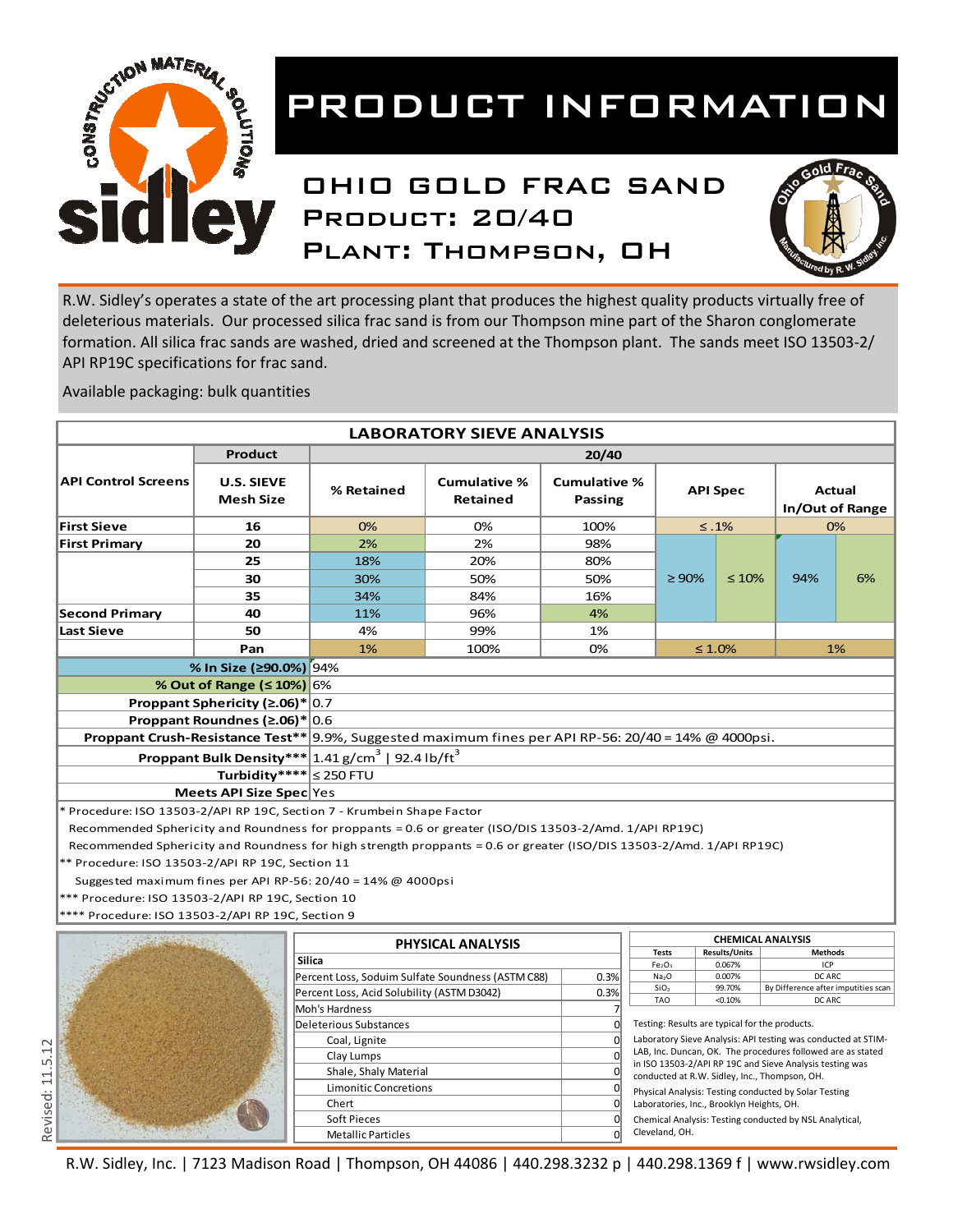

### OHIO GOLD FRAC SAND PRODUCT: 30/50 Plant: Thompson, OH



R.W. Sidley's operates a state of the art processing plant that produces the highest quality products virtually free of deleterious materials. Our processed silica frac sand is from our Thompson mine part of the Sharon conglomerate formation. All silica frac sands are washed, dried and screened at the Thompson plant. The sands meet ISO 13503-2/ API RP19C specifications for frac sand.

Available packaging: bulk quantities

|                                                                                                                      |                                 |                                                    | <b>LABORATORY SIEVE ANALYSIS</b>                  |                     |                                                |                                               |                                                               |        |
|----------------------------------------------------------------------------------------------------------------------|---------------------------------|----------------------------------------------------|---------------------------------------------------|---------------------|------------------------------------------------|-----------------------------------------------|---------------------------------------------------------------|--------|
|                                                                                                                      | <b>Product</b>                  |                                                    |                                                   | 30/50               |                                                |                                               |                                                               |        |
| <b>API Control Screens</b>                                                                                           | <b>U.S. SIEVE</b>               |                                                    | <b>Cumulative %</b>                               | <b>Cumulative %</b> |                                                |                                               |                                                               | Actual |
|                                                                                                                      | <b>Mesh Size</b>                | % Retained                                         | Retained                                          | <b>Passing</b>      |                                                | <b>API Spec</b>                               | In/Out of Range                                               |        |
| <b>First Sieve</b>                                                                                                   | 20                              | 0%                                                 | 0%                                                | 100%                |                                                | $≤.1%$                                        |                                                               | 0%     |
| <b>First Primary</b>                                                                                                 | 30                              | 0%                                                 | 0%                                                | 100%                |                                                |                                               |                                                               |        |
|                                                                                                                      | 35                              | 7%                                                 | 8%                                                | 92%                 |                                                |                                               |                                                               |        |
|                                                                                                                      |                                 |                                                    |                                                   |                     |                                                |                                               |                                                               |        |
|                                                                                                                      | 40                              | 49%                                                | 57%                                               | 43%                 | $\geq 90\%$                                    | $\leq 10\%$                                   | 96%                                                           | 4%     |
|                                                                                                                      | 45                              | 30%                                                | 87%                                               | 13%                 |                                                |                                               |                                                               |        |
| <b>Second Primary</b>                                                                                                | 50                              | 9%                                                 | 96%                                               | 4%                  |                                                |                                               |                                                               |        |
| <b>Last Sieve</b>                                                                                                    | 70                              | 4%                                                 | 100%                                              | 0%                  |                                                |                                               |                                                               |        |
|                                                                                                                      | Pan                             | 0%                                                 | 100%                                              | 0%                  |                                                | $\leq 1.0\%$                                  |                                                               | 0%     |
|                                                                                                                      | % In Size (≥90.0%) 96%          |                                                    |                                                   |                     |                                                |                                               |                                                               |        |
|                                                                                                                      | % Out of Range (≤ 10%) 4%       |                                                    |                                                   |                     |                                                |                                               |                                                               |        |
| Proppant Sphericity ( $\geq 0.06$ )* 0.6                                                                             |                                 |                                                    |                                                   |                     |                                                |                                               |                                                               |        |
|                                                                                                                      | Proppant Roundnes (≥.06)*       | 0.6                                                |                                                   |                     |                                                |                                               |                                                               |        |
|                                                                                                                      |                                 |                                                    |                                                   |                     |                                                |                                               |                                                               |        |
| $\vert$ 4.3%, Suggested maximum fines per API RP-56: 30/50 = 10% @ 4000psi.<br>Proppant Crush-Resistance Test**      |                                 |                                                    |                                                   |                     |                                                |                                               |                                                               |        |
|                                                                                                                      | <b>Proppant Bulk Density***</b> | $1.40$ g/cm <sup>3</sup>   87.4 lb/ft <sup>3</sup> |                                                   |                     |                                                |                                               |                                                               |        |
|                                                                                                                      | Turbidity**** $\leq$ 250 FTU    |                                                    |                                                   |                     |                                                |                                               |                                                               |        |
|                                                                                                                      | Meets API Size Spec Yes         |                                                    |                                                   |                     |                                                |                                               |                                                               |        |
| * Procedure: ISO 13503-2/API RP 19C, Section 7 - Krumbein Shape Factor                                               |                                 |                                                    |                                                   |                     |                                                |                                               |                                                               |        |
| Recommended Sphericity and Roundness for proppants = 0.6 or greater (ISO/DIS 13503-2/Amd. 1/API RP19C)               |                                 |                                                    |                                                   |                     |                                                |                                               |                                                               |        |
| Recommended Sphericity and Roundness for high strength proppants = 0.6 or greater (ISO/DIS 13503-2/Amd. 1/API RP19C) |                                 |                                                    |                                                   |                     |                                                |                                               |                                                               |        |
| ** Procedure: ISO 13503-2/API RP 19C, Section 11                                                                     |                                 |                                                    |                                                   |                     |                                                |                                               |                                                               |        |
| Suggested maximum fines per API RP-56: $30/50 = 10\%$ @ 4000psi                                                      |                                 |                                                    |                                                   |                     |                                                |                                               |                                                               |        |
| *** Procedure: ISO 13503-2/API RP 19C, Section 10                                                                    |                                 |                                                    |                                                   |                     |                                                |                                               |                                                               |        |
| **** Procedure: ISO 13503-2/API RP 19C, Section 9                                                                    |                                 |                                                    |                                                   |                     |                                                |                                               |                                                               |        |
|                                                                                                                      |                                 |                                                    |                                                   |                     |                                                |                                               |                                                               |        |
|                                                                                                                      |                                 |                                                    | PHYSICAL ANALYSIS                                 |                     |                                                | <b>CHEMICAL ANALYSIS</b>                      |                                                               |        |
|                                                                                                                      |                                 | <b>Silica</b>                                      |                                                   |                     | <b>Tests</b><br>Fe <sub>2</sub> O <sub>3</sub> | <b>Results/Units</b><br>0.067%                | Methods<br>ICP                                                |        |
|                                                                                                                      |                                 |                                                    | Percent Loss, Soduim Sulfate Soundness (ASTM C88) | 0.3%                | Na <sub>2</sub> O                              | 0.007%                                        | DC ARC                                                        |        |
|                                                                                                                      |                                 | Percent Loss, Acid Solubility (ASTM D3042)         |                                                   | 0.3%                | SiO <sub>2</sub>                               | 99.70%                                        | By Difference after imputities scan                           |        |
|                                                                                                                      |                                 | Moh's Hardness                                     |                                                   |                     | <b>TAO</b>                                     | < 0.10%                                       | DC ARC                                                        |        |
|                                                                                                                      |                                 | Deleterious Substances                             |                                                   | $\Omega$            | Testing: Results are typical for the products. |                                               |                                                               |        |
|                                                                                                                      |                                 | Coal, Lignite                                      |                                                   |                     |                                                |                                               | Laboratory Sieve Analysis: API testing was conducted at STIM- |        |
|                                                                                                                      |                                 | Clay Lumps                                         |                                                   |                     |                                                |                                               | LAB, Inc. Duncan, OK. The procedures followed are as stated   |        |
|                                                                                                                      |                                 | Shale, Shaly Material                              |                                                   |                     |                                                |                                               | in ISO 13503-2/API RP 19C and Sieve Analysis testing was      |        |
|                                                                                                                      |                                 | <b>Limonitic Concretions</b>                       |                                                   |                     |                                                | conducted at R.W. Sidley, Inc., Thompson, OH. |                                                               |        |
|                                                                                                                      |                                 | Chert                                              |                                                   | $\Omega$            |                                                | Laboratories, Inc., Brooklyn Heights, OH.     | Physical Analysis: Testing conducted by Solar Testing         |        |

Chemical Analysis: Testing conducted by NSL Analytical, Cleveland, OH.

R.W. Sidley, Inc. | 7123 Madison Road | Thompson, OH 44086 | 440.298.3232 p | 440.298.1369 f | www.rwsidley.com

Soft Pieces and the contract of the contract of the contract of the contract of the contract of the contract of the contract of the contract of the contract of the contract of the contract of the contract of the contract o

Metallic Particles